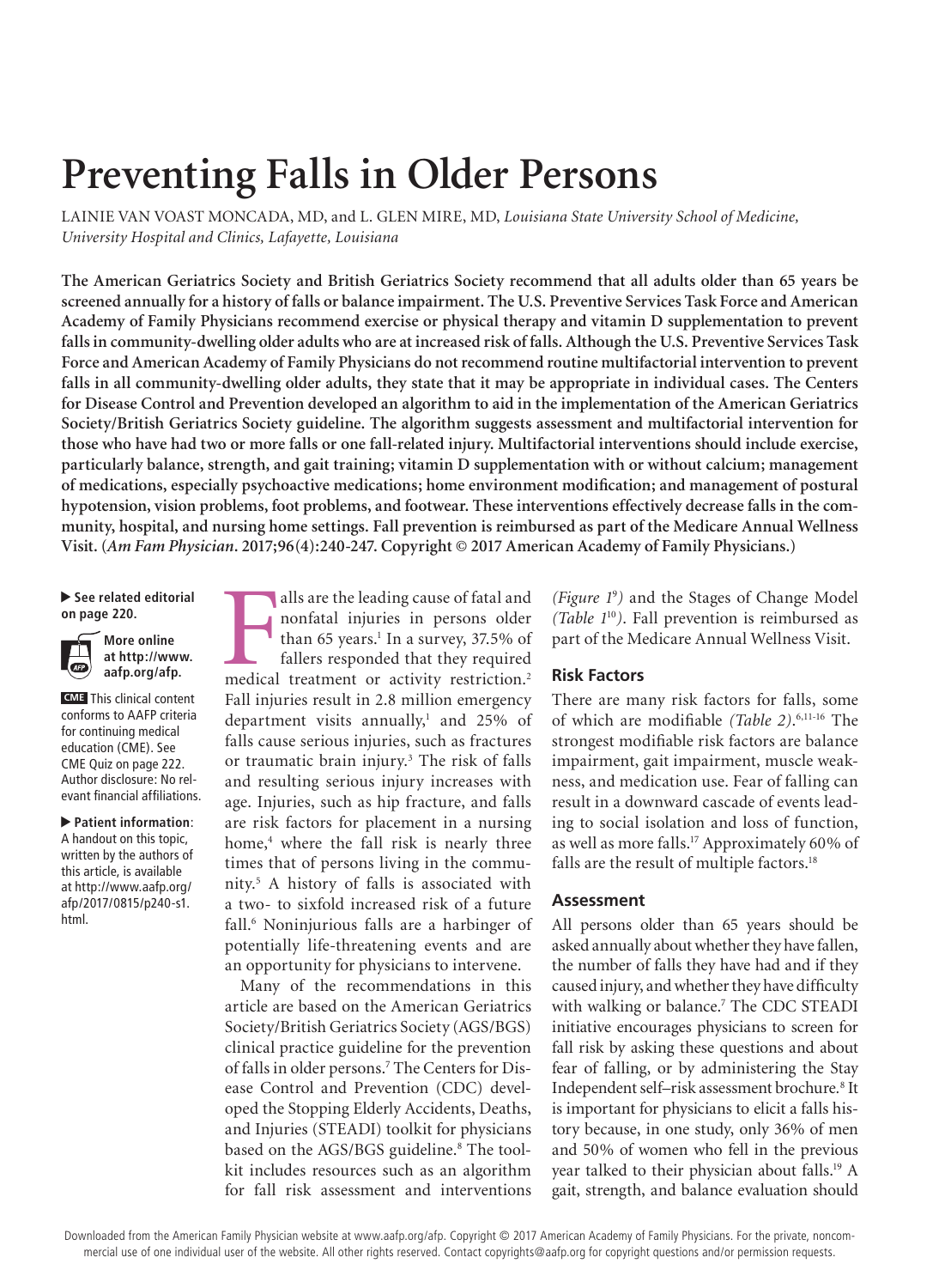

**Figure 1.** Algorithm for fall risk assessment and interventions in older adults.

*Adapted from Centers for Disease Control and Prevention. Algorithm for fall risk assessment and interventions. http://www. cdc.gov/steadi/pdf/algorithm\_2015-04-a.pdf. Accessed May 5, 2016.*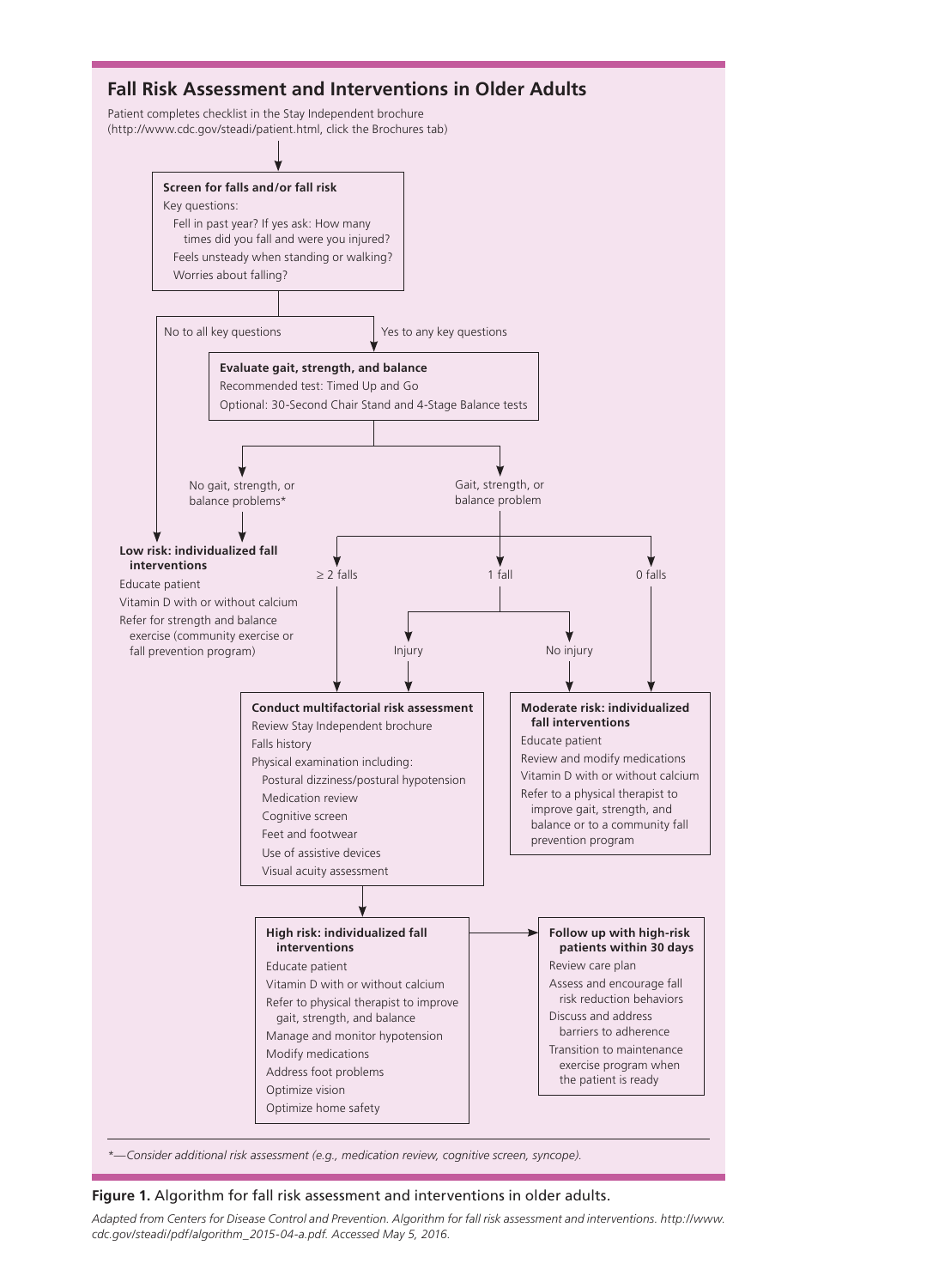## **Table 1. Stages of Change Model for Fall Prevention**

- **Precontemplation stage:** The patient is not thinking about change and does not feel that anything can be done to prevent falls.
- *Physician's response:* Offer the patient education about the benefits of making a change.
- **Contemplation stage:** The patient is weighing the benefits of a behavior change to prevent falls (e.g., home modification) vs. the cost.
	- *Physician's response:* Offer encouragement and specific suggestions for change. Involve family for support.
- **Preparation stage:** The patient begins to consider making a change to prevent falls. *Physician's response:* Help patient set specific goals and create action plan.
- **Action stage:** The patient is ready to make a behavior change to prevent falls. *Physician's response:* Make referrals and provide support with follow-up.
- **Maintenance stage:** The patient continues the new behavior (e.g., exercise) for at least six months.

*Physician's response:* Offer praise and encouragement to continue.

**Table 2. Risk Factors for Falls in Older Persons**

NOTE: *The Stages of Change Model can be used to facilitate conversations with patients and assist with their acceptance of fall prevention strategies such as exercise, home modifications, and medication changes.*

*Information from reference 10.*

be performed if a patient answers positively to any of the screening questions. The Timed Up and Go (TUG) test, 30-Second Chair Stand test, and 4-Stage Balance test are quick and easy to administer. These tests are shown in online instructional videos at https://www. youtube.com/playlist?list=PLWqeMose Z2MwwznjB-TFrq4dtHX8hPsSE. The TUG test is recommended as the primary measure of functional assessment. It involves timing the patient as he or she rises from a chair with armrests, walks 10 feet (with an assistive device if applicable), turns, walks back to the chair, and sits.<sup>8</sup>

A multifactorial fall risk assessment should be performed for all high-risk persons who require 12 or more seconds to complete the TUG test and report two or more falls or one fall-related injury.8,9 The assessment should include circumstances and frequency of falls, associated symptoms, injuries, medications (prescription and over-the-counter),

| <b>Potentially modifiable</b>        | Potentially modifiable (continued) | <b>Nonmodifiable</b>                          |
|--------------------------------------|------------------------------------|-----------------------------------------------|
| Cardiac                              | Neurologic                         | Age older than 80 years                       |
| Cardiac arrhythmias                  | Delirium                           | Arthritis                                     |
| Congestive heart failure             | Dizziness or vertigo               | Cognitive impairment/dementia                 |
| Hypertension                         | Parkinson disease and other        | Female sex                                    |
| Environmental hazards                | movement disorders                 | History of cerebrovascular accident/transient |
| Medication use (see Table 3; risk is | Peripheral neuropathy              | ischemic attack                               |
| higher when four or more medications | Psychological                      | History of falling                            |
| are used simultaneously)             | Depression                         | History of fractures                          |
| Metabolic                            | Fear of falling                    | Recently discharged from the hospital (within |
| Diabetes mellitus                    | Sensory impairment                 | one month)                                    |
| Low body mass index                  | Auditory impairment                | White race                                    |
| Vitamin D deficiency                 | Multifocal lens                    |                                               |
| Musculoskeletal                      | Visual impairment                  |                                               |
| Balance impairment                   | Other                              |                                               |
| Foot problems                        | Acute illness                      |                                               |
| Gait impairment                      | Anemia                             |                                               |
| Impaired activities of daily living  | Cancer                             |                                               |
| Limited activity                     | Inappropriate footwear             |                                               |
| Lower extremity muscle weakness      | Nocturia                           |                                               |
| Musculoskeletal pain                 | Obstructive sleep apnea            |                                               |
| Use of an assistive device           | Postural hypotension               |                                               |
|                                      | Urinary incontinence               |                                               |

*Adapted with permission from Moncada LV. Management of falls in older persons: a prescription for prevention.* Am Fam Physician*. 2011;84(11):1267- 1268, with additional information from references 6, and 11 through 15.*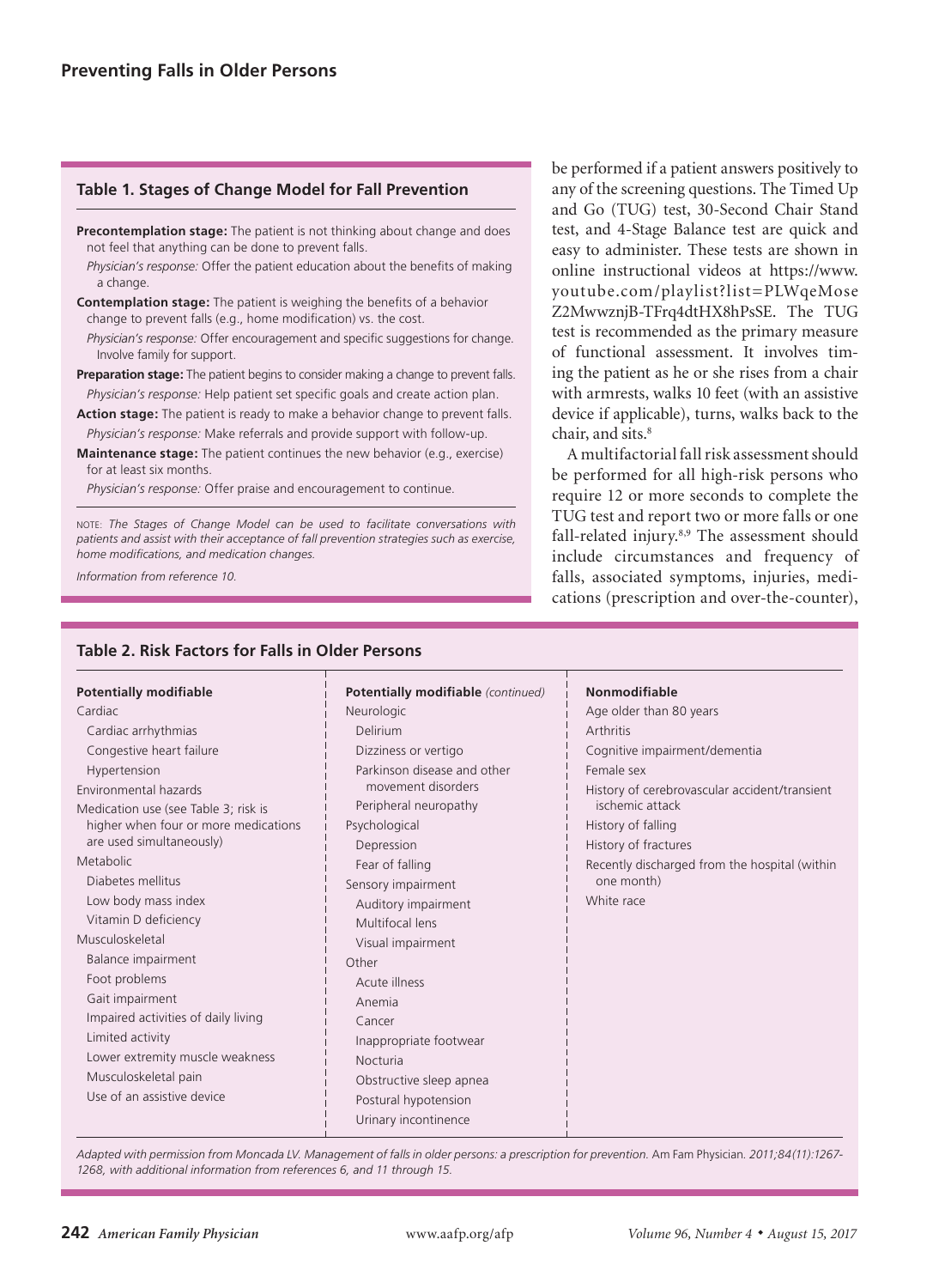other relevant acute or chronic medical problems, activities of daily living and use of assistive devices, and fear of falling.<sup>7</sup> The physical examination should include evaluation of muscle strength; cognitive examination; cardiovascular examination, including postural dizziness/postural hypotension; assessment of visual acuity; and examination of the feet and footwear.<sup>7</sup> An environmental assessment, including home safety, is also recommended.7 Checklists for home safety and risk factors for falling (Stay Independent brochure) are available at http:// www.cdc.gov/steadi/patient.html (click the Brochures tab). Any person seeking medical attention immediately after a fall should be evaluated for underlying acute illness.

## **Multifactorial vs. Single Interventions**

In each setting (community, hospital, and nursing home), assessment with corresponding individualized multifactorial intervention involving a combination of components (e.g., exercise, medication reduction) reduces fall rates.20-22 Studies vary widely on which components were used. Single interventions such as exercise alone are also effective (without a complete multifactorial assessment) in falls prevention.<sup>20</sup>

## **Community Setting MULTIFACTORIAL INTERVENTIONS**

The U.S. Preventive Services Task Force (USPSTF) and American Academy of Family Physicians do not recommend routine multifactorial intervention in all communitydwelling older adults at risk of falling, but they state that multifactorial assessment and management may be appropriate in individual cases.23,24 The CDC advises that moderate-risk patients (those with gait, strength, or balance impairment and a history of zero or one noninjurious fall) receive vitamin D supplementation with or without calcium, a medication review, and a referral to physical therapy or a community fall prevention program.<sup>9</sup>

High-risk patients should receive a multifactorial intervention, including an exercise program with muscle strengthening and gait and balance training; vitamin D supplementation

#### **BEST PRACTICES IN GERIATRIC MEDICINE: RECOMMENDATIONS FROM THE CHOOSING WISELY CAMPAIGN**

**Preventing Falls in Older Persons**

| Recommendation                                                                                                                                                                                | Sponsoring organization                         |  |
|-----------------------------------------------------------------------------------------------------------------------------------------------------------------------------------------------|-------------------------------------------------|--|
| Do not let older adults lie in bed or only get up to<br>a chair during their hospital stay.                                                                                                   | American Academy<br>of Nursing                  |  |
| Do not use physical restraints with an older<br>hospitalized patient.                                                                                                                         | American Academy<br>of Nursing                  |  |
| Do not use benzodiazepines or other sedative-<br>hypnotics in older adults as a first choice for<br>insomnia, agitation, or delirium.                                                         | American Geriatrics<br>Society                  |  |
| Do not prescribe a medication without conducting<br>a drug regimen review.                                                                                                                    | American Geriatrics<br>Society                  |  |
| Do not prescribe under-dosed strength training<br>programs for older adults. Instead, match the<br>frequency, intensity, and duration of exercise to<br>the individual's abilities and goals. | American Physical<br><b>Therapy Association</b> |  |
|                                                                                                                                                                                               |                                                 |  |

*Source: For more information on the Choosing Wisely Campaign, see http://www. choosingwisely.org. For supporting citations and to search Choosing Wisely recommendations relevant to primary care, see http://www.aafp.org/afp/recommenda tions/search.htm.*

with or without calcium; management of medications; home environment modification; and management of postural hypotension, vision problems, foot problems, and footwear.7 These patients should follow up within 30 days. A Cochrane review concluded that assessment and multifactorial interventions in community-dwelling older adults reduce the number of falls by 24%.20 These strategies can also reduce hip and other fractures, head injuries, use of medical services related to falls,<sup>25</sup> and death.<sup>26</sup>

*eTable A* includes tips for implementing interventions for fall prevention in community-dwelling older adults. *eTable B* is a falls prevention electronic medical record template. All components on the template are based on the evidence discussed in this article.

## **SINGLE INTERVENTIONS**

*Exercise or Physical Therapy.* The USPSTF and the American Academy of Family Physicians conclude that exercise or physical therapy alone has moderate net benefit in preventing falls.23,24 All older adults who are at risk of falling should be offered physical therapy or an exercise program incorporating balance, gait, and strength training.<sup>7</sup> A Cochrane review found that the number of fallers was reduced by 15% to 29% with group exercise containing multiple components, individual home-based exercise, or tai chi.20 In most studies, the exercise program was a minimum of 12 weeks with 30- to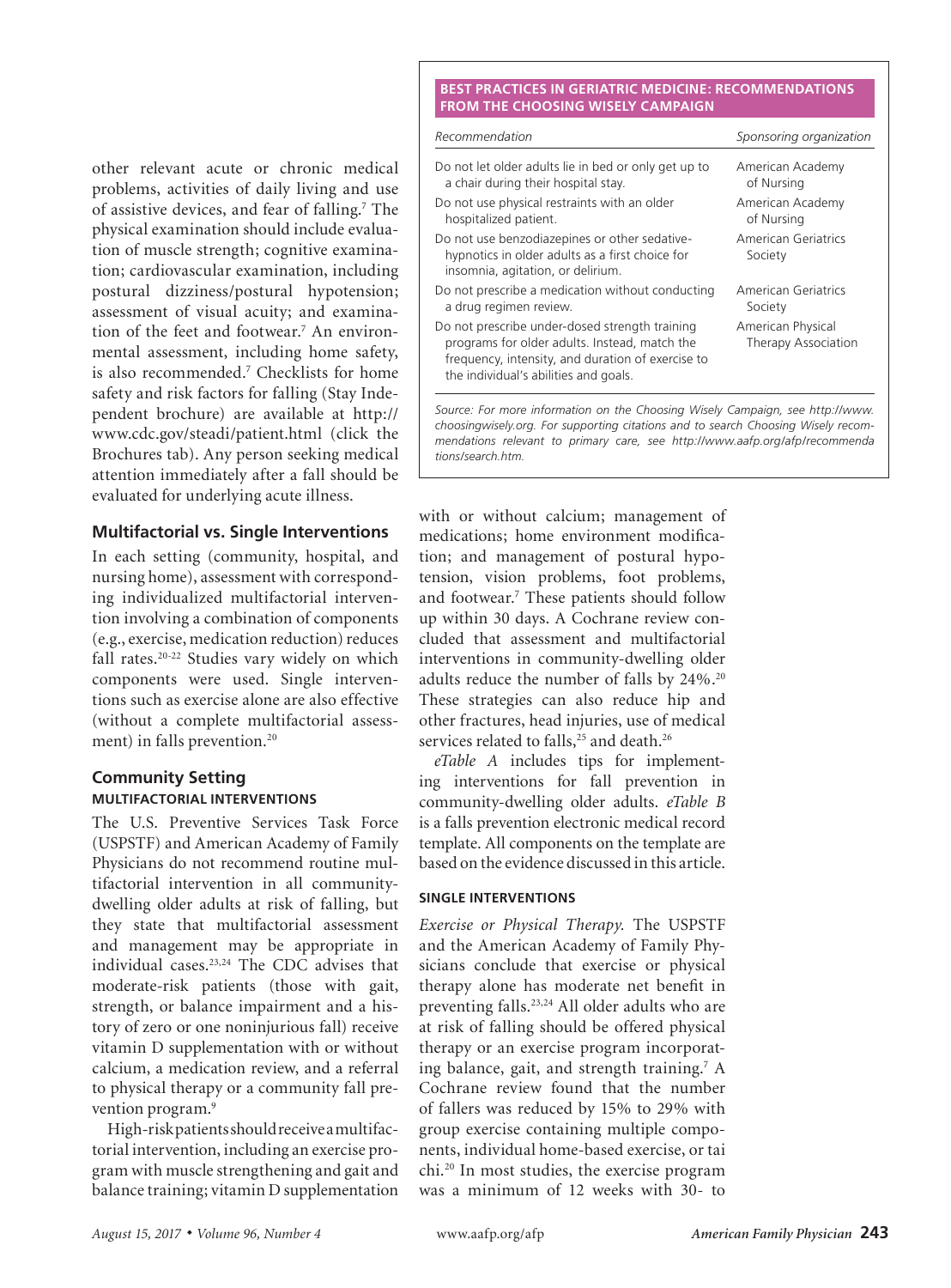90-minute sessions one to three times per week.20 In a meta-analysis, fall prevention exercise programs reduced falls resulting in fracture by 61% and reduced falls resulting in the need for medical care by 43%.<sup>27</sup> Exercise interventions have also been effective in reducing the fall rate in cognitively impaired older adults.28

*Vitamin D*. The evidence supporting vitamin D supplementation to reduce the risk of falls in community-dwelling adults is mixed. Although the USPSTF, American Academy of Family Physicians, and AGS recommend vitamin D, a Cochrane review did not find benefit.20,23,24,29 The USPSTF recommends vitamin D supplementation in older adults at increased fall risk.<sup>23</sup> The recommended dietary allowance of vitamin D is 800 IU per day 30; however, the AGS recommends vitamin  $D_3$  plus calcium supplements that include at least 1,000 IU of vitamin D per day for older persons to reduce fall risk.<sup>29</sup>

*Medication Review*. Patients and caregivers must be educated about increased fall risk with polypharmacy and certain medications, especially benzodiazepines, opioids, and sleep medications *(Table 3*11,31*)*. In one study, withdrawal of psychotropics reduced the fall rate by 66%.32 Another study showed that educating family physicians about their prescribing practices can reduce falls by 39%.<sup>33</sup> When possible, physicians should limit highrisk medications and the total number of medications used. Any medication that was

## **Table 3. Medications Associated with Falls**

| Anticonvulsants*                                                                                                                                                                                                             | Digoxin                                                                      |  |
|------------------------------------------------------------------------------------------------------------------------------------------------------------------------------------------------------------------------------|------------------------------------------------------------------------------|--|
| Antidepressants (tricyclic<br>antidepressants and selective<br>serotonin reuptake inhibitors)*<br>Antihypertensives<br>Antiparkinsonian drugs<br>Antipsychotics (typical and atypical)*<br>Benzodiazepines (short- and long- | <b>Diuretics</b><br>Laxatives                                                |  |
|                                                                                                                                                                                                                              | Opioids*<br>Nonbenzodiazepine, benzodiazepine<br>receptor agonist hypnotics* |  |
|                                                                                                                                                                                                                              | Nonsteroidal anti-inflammatory drugs<br>Sedatives and hypnotics*             |  |
| $acting)*$                                                                                                                                                                                                                   |                                                                              |  |

*\*—These medications are on the 2015 Beers Criteria list for potentially inappropriate medication use in older adults who have a history of falls or fractures.31*

*Information from references 11 and 31.*

initiated or increased shortly before a fall should be considered a possible cause.

*Home Safety.* The physician should monitor progress toward improving home safety,<sup>7</sup> which may be done with the assistance of a home health agency. Training patients about proper use of assistive devices for mobility is an important part of improving safety. Home safety modification interventions reduce falls and are most effective in patients who have a high risk of falls or who have severe visual impairment and when delivered by an occupational therapist.20

*Vision Correction.* Falls are reduced when regular wearers of multifocal glasses who routinely participate in outdoor activities are given single lens glasses.34 Patients who use multifocal glasses may benefit from wearing single lens glasses for activities such as walking or climbing stairs. The risk of injurious falls increases after a first-eye cataract surgery. Second-eye cataract surgery decreases fall risk, although fall risk remains above baseline.35 Delays in second-eye cataract surgery should be minimized.

*Foot Care.* Podiatry intervention involving routine podiatry care, home-based foot and ankle exercises, foot orthoses, and advice about footwear reduces the fall rate in community-dwelling older adults with disabling foot pain.36 Older persons should be advised that walking in shoes with low heels and a high surface contact area may reduce the risk of falls.7

*Pacemakers.* Carotid sinus hypersensitivity should be considered when a patient has unexplained recurrent falls. Pacemakers reduce falls and syncope in patients with this syndrome. $20,37$ 

## **Hospital Setting MULTIFACTORIAL INTERVENTIONS**

Multifactorial interventions have been effective in the extended-care and rehabilitation hospital settings.<sup>21</sup> A systematic review suggested that multicomponent interventions may also reduce fall rates in U.S. acute care hospitals, but the pooled risk reduction was not statistically significant.38 This review included several successful individual trials in which fall risk was reduced by up to 30%. Components included a standardized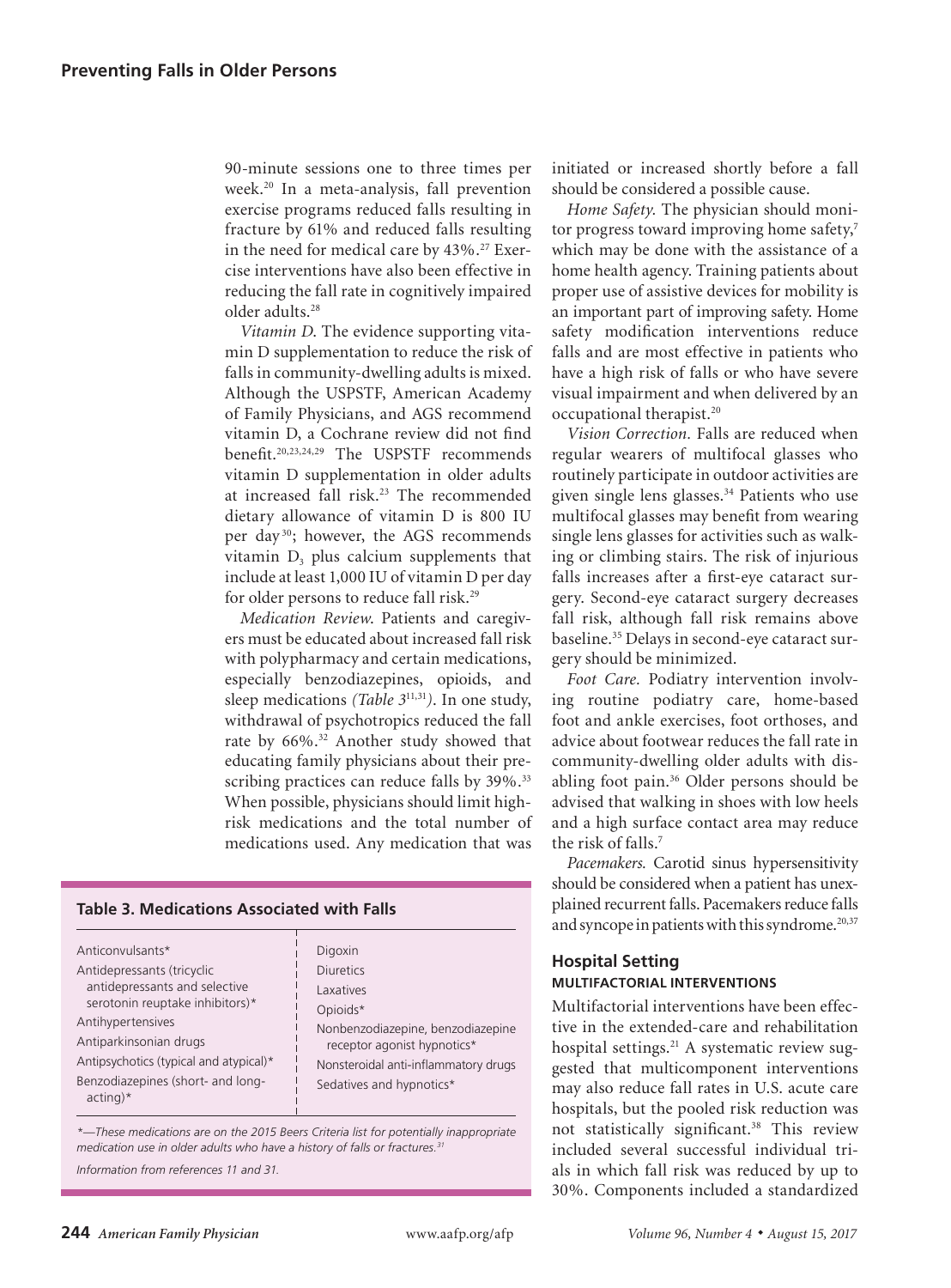#### **SORT: KEY RECOMMENDATIONS FOR PRACTICE**

**Preventing Falls in Older Persons**

assessment to identify risk factors, such as delirium, for which patient-specific care plans could be developed; patient and staff education; alert signs; safety and toileting rounds; bed and chair alarms; footwear advice; and medication review.<sup>38,39</sup> There is little evidence that low beds and bed alarms reduce falls.40 Improved bed alarms and wearable movement sensors are currently being developed, but the evidence for their ability to prevent falls is inconsistent.<sup>41</sup>

The Agency for Healthcare Research and Quality has developed a toolkit to assist in the implementation of interdisciplinary best practices for fall prevention in hospitals (available at http://www.ahrq.gov/ sites/default/files/publications/files/fallpx toolkit\_0.pdf).42 The Centers for Medicare and Medicaid Services has designated falls occurring during hospitalization as preventable; therefore, any additional cost of care or increased length of stay because of resulting fracture or brain injury is the hospital's responsibility. Physicians must be diligent about avoiding restraints whenever possible because they increase the risk of injurious falls.<sup>43</sup>

### **SINGLE INTERVENTIONS**

Although data are limited, supervised exercise in the extended-care hospital setting has been shown to decrease fall risk.<sup>21</sup>

## **Nursing Home Setting MULTIFACTORIAL INTERVENTIONS**

Multidisciplinary team administration of multifactorial assessment and intervention in nursing homes reduces falls by 33% and the number of recurrent fallers by  $21\%$ .<sup>22</sup> The individualized interventions contained many similar components to the interventions provided for community-dwelling persons but also included staff education. Falls and fall-related injuries were not increased when nursing homes implemented interventions to reduce the use of restraints such as belts and full-enclosure bed rails.44

#### **SINGLE INTERVENTIONS**

*Exercise.* The effectiveness of exercise programs in long-term care is controversial.<sup>21,22</sup>

| Clinical recommendation                                                                                                                                                                                                     | Evidence<br>rating | References          |
|-----------------------------------------------------------------------------------------------------------------------------------------------------------------------------------------------------------------------------|--------------------|---------------------|
| Community-dwelling older persons at low to<br>moderate risk of falls should participate in an<br>exercise program or physical therapy and take<br>vitamin D supplements.                                                    | B                  | 7, 8, 20,<br>23, 29 |
| Community-dwelling older persons at high risk of<br>falls should receive a multifactorial risk assessment<br>and intervention tailored to their needs.                                                                      | C                  | 8, 20, 23           |
| Older persons at risk of falls who are hospitalized<br>in an acute setting or for an extended time in a<br>subacute setting should receive a multifactorial<br>risk assessment and intervention tailored to<br>their needs. | B                  | 21, 38, 39,<br>42   |
| Nursing home residents at risk of falls should<br>receive a multifactorial risk assessment and<br>intervention tailored to their needs that are<br>administered by a multidisciplinary team.                                | R                  | 22                  |
| The following components should be included in multifactorial interventions<br>for falls in older persons:                                                                                                                  |                    |                     |
| Exercise, particularly balance, strength, and gait<br>training                                                                                                                                                              | А                  | 7, 8, 22            |
| Vitamin $D_3$ supplementation of at least 800 IU<br>daily                                                                                                                                                                   | B                  | 7, 8, 29            |
| Withdrawal or minimization of psychoactive and<br>other medications                                                                                                                                                         | B                  | 7, 8, 22, 39        |
| Adaptation or modification of the home<br>environment for those who have fallen or have<br>visual impairment                                                                                                                | R                  | 7, 8, 22            |
| Management of foot problems and footwear                                                                                                                                                                                    | B                  | 7, 8, 22, 39        |
| Management of postural hypotension                                                                                                                                                                                          | R                  | 7, 8, 22            |
| Dual chamber cardiac pacing should be considered<br>in patients with carotid sinus hypersensitivity<br>who experience unexplained recurrent falls.                                                                          | B                  | 6, 20, 37           |

*A = consistent, good-quality patient-oriented evidence; B = inconsistent or limitedquality patient-oriented evidence; C = consensus, disease-oriented evidence, usual practice, expert opinion, or case series. For information about the SORT evidence rating system, go to http://www.aafp.org/afpsort.*

A meta-analysis concluded that exercise intervention to prevent falls is most effective if balance exercise is combined with other types of exercise, usually resistance training, and performed two to three times per week for more than six months.<sup>45</sup> Exercise interventions have demonstrated effectiveness in preventing falls in cognitively impaired older adults who are in the nursing home settings.<sup>28</sup>

*Vitamin D.* Vitamin D supplementation decreases the number of falls in long-term care residents.21 The Institute of Medicine recommends that persons older than 70 years (including those who are institutionalized) receive 800 IU of vitamin  $D_3$ daily,30 and the AGS recommends at least 1,000 IU of vitamin  $D_3$  daily.<sup>29</sup>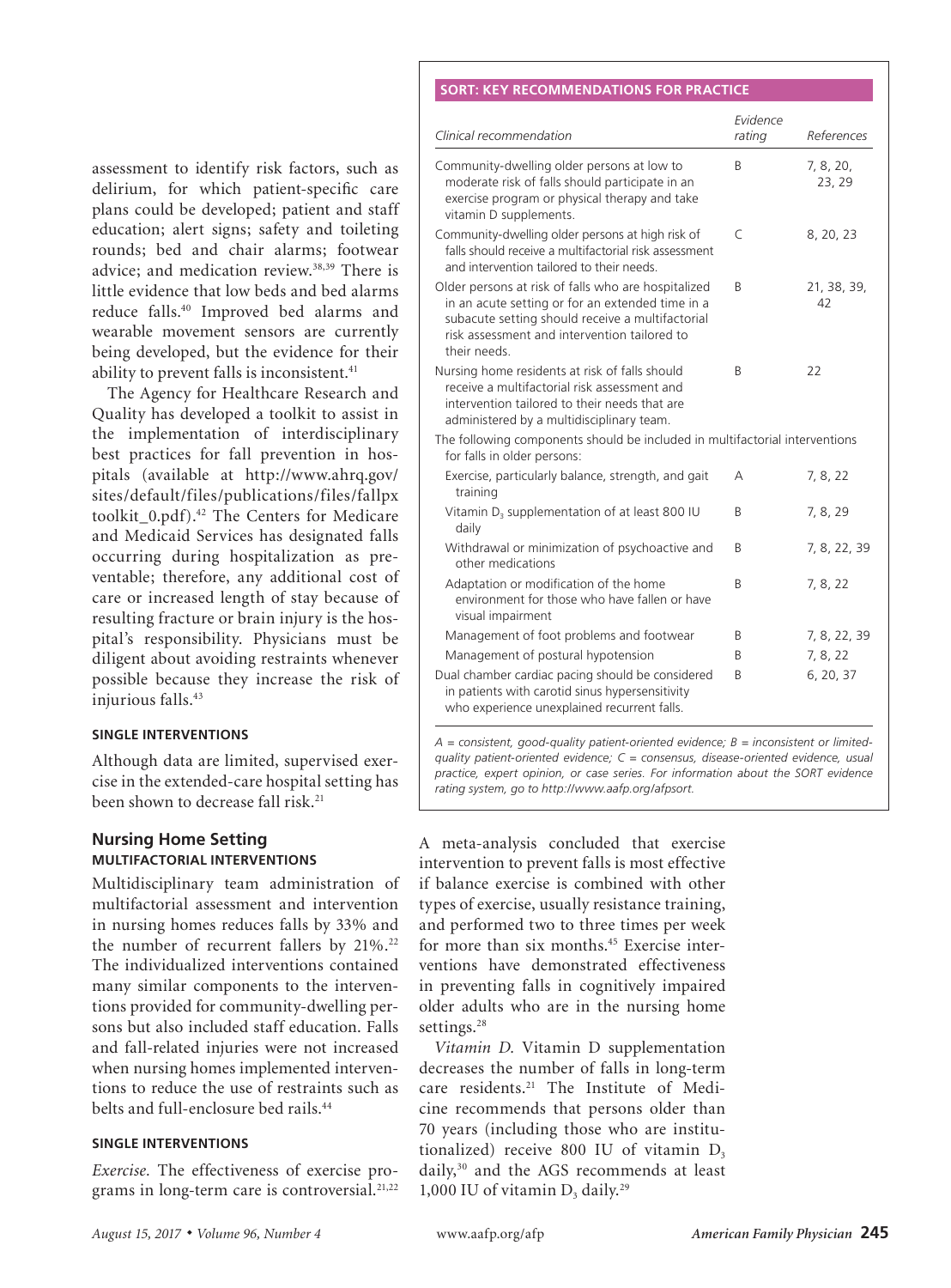# **Interventions to Reduce Fall-Related Injuries**

Bisphosphonates are recommended for patients with osteoporosis to reduce fractures from falls.<sup>46</sup> A Cochrane review found that vitamin D plus calcium supplementation resulted in nine fewer hip fractures per 1,000 institutionalized older adults per year, $47$ but the USPSTF concludes that the evidence is insufficient for the use of vitamin D for the primary prevention of fractures in noninstitutionalized adults.48 Hip protectors may reduce hip fractures but may also slightly increase the risk of pelvic fractures.49

New sensors, such as wristwatches, cameras, microphones, and floor sensors, are being developed to detect falls quickly in various settings, but trials have been small and inconclusive.<sup>50</sup> Personal emergency response systems decrease hospitalization and may be considered for community-dwelling older adults.<sup>51</sup>

This article updates previous articles on this topic by Van Voast Moncada,<sup>16</sup> Rao,<sup>52</sup> and Fuller.<sup>53</sup>

**Data Sources:** An Ovid Medline search was completed using the term accidental falls. The search included metaanalyses, randomized controlled trials, clinical trials, and reviews. Also searched were the Agency for Healthcare Research and Quality evidence reports, the Cochrane database, the National Guideline Clearinghouse database, the U.S. Preventive Services Task Force website, and Essential Evidence Plus. Search dates: March 30, 2016, and December 6, 2016.

## **The Authors**

LAINIE VAN VOAST MONCADA, MD, is a clinical associate professor in the Department of Family Medicine at Louisiana State University School of Medicine, University Hospital and Clinics in Lafayette.

L. GLEN MIRE, MD, is a clinical associate professor in the Department of Family Medicine at Louisiana State University School of Medicine, University Hospital and Clinics.

*Address correspondence to Lainie Van Voast Moncada, MD, University Hospital and Clinics, 2390 West Congress St., Lafayette, LA 70506 (e-mail: lmonca@lsuhsc.edu). Reprints are not available from the authors.* 

### **REFERENCES**

- 1. Centers for Disease Control and Prevention. National Center for Injury Prevention and Control (WISQARS). http:// www.cdc.gov/injury/wisqars/. Accessed March 13, 2016.
- 2. Bergen G, Stevens MR, Burns ER. Falls and fall injuries among adults aged ≥65 Years—United States, 2014. *MMWR Morb Mortal Wkly Rep*. 2016;65(37):993-998.
- 3. Tinetti ME, Speechley M, Ginter SF. Risk factors for falls among elderly persons living in the community. *N Engl J Med*. 1988;319(26):1701-1707.
- 4. Tinetti ME, Williams CS. Falls, injuries due to falls, and the risk of admission to a nursing home. *N Engl J Med*. 1997;337(18):1279-1284.
- 5. Rubenstein LZ, Josephson KR, Robbins AS. Falls in the nursing home. *Ann Intern Med*. 1994;121(6):442-451.
- 6. Tinetti ME, Kumar C. The patient who falls: "It's always a trade-off". *JAMA*. 2010;303(3):258-266.
- 7. Panel on Prevention of Falls in Older Persons, American Geriatrics Society and British Geriatrics Society. Summary of the updated American Geriatrics Society/British Geriatrics Society clinical practice guideline for prevention of falls in older persons. *J Am Geriatr Soc*. 2011; 59(1):148-157.
- 8. Centers for Disease Control and Prevention. STEADI materials for health care providers. http://www.cdc.gov/ steadi/materials.html. Accessed May 5, 2016.
- 9. Centers for Disease Control and Prevention. Algorithm for fall risk assessment and interventions. http://www. cdc.gov/steadi/pdf/algorithm\_2015-04-a.pdf. Accessed May 5, 2016.
- 10. Centers for Disease Control and Prevention. Talking about fall prevention with your patients. http://www.cdc.gov/ steadi/pdf/talking\_about\_fall\_prevention\_with\_your\_ patients-a.pdf. Accessed May 5, 2016.
- 11. Bloch F, Thibaud M, Tournoux-Facon C, et al. Estimation of the risk factors for falls in the elderly: can metaanalysis provide a valid answer? *Geriatr Gerontol Int*. 2013;13(2):250-263.
- 12. Mahoney J, Sager M, Dunham NC, Johnson J. Risk of falls after hospital discharge. *J Am Geriatr Soc*. 1994; 42(3):269-274.
- 13. Stenhagen M, Ekström H, Nordell E, Elmståhl S. Falls in the general elderly population: a 3- and 6-year prospective study of risk factors using data from the longitudinal population study 'Good ageing in Skane'. *BMC Geriatr*. 2013;13:81.
- 14. LeFevre ML. Screening for vitamin D deficiency in adults: U.S. Preventive Services Task Force recommendation statement. *Ann Intern Med*. 2015;162(2):133-140.
- 15. Onen F, Higgins S, Onen SH. Falling-asleep-related injured falls in the elderly. *J Am Med Dir Assoc*. 2009; 10(3):207-210.
- 16. Moncada LV. Management of falls in older persons: a prescription for prevention. *Am Fam Physician*. 2011; 84(11):1267-1276.
- 17. Vellas BJ, Wayne SJ, Romero LJ, Baumgartner RN, Garry PJ. Fear of falling and restriction of mobility in elderly fallers. *Age Ageing*. 1997;26(3):189-193.
- 18. Campbell AJ, Robertson MC. Implementation of multifactorial interventions for fall and fracture prevention. *Age Ageing*. 2006;35(suppl 2):ii60-ii64.
- 19. Stevens JA, Ballesteros MF, Mack KA, Rudd RA, DeCaro E, Adler G. Gender differences in seeking care for falls in the aged Medicare population. *Am J Prev Med*. 2012; 43(1):59-62.
- 20. Gillespie LD, Robertson MC, Gillespie WJ, et al. Interventions for preventing falls in older people living in the community. *Cochrane Database Syst Rev*. 2012;(9): CD007146.
- 21. Cameron ID, Gillespie LD, Robertson MC, et al. Interventions for preventing falls in older people in care facilities and hospitals. *Cochrane Database Syst Rev*. 2012; (12):CD005465.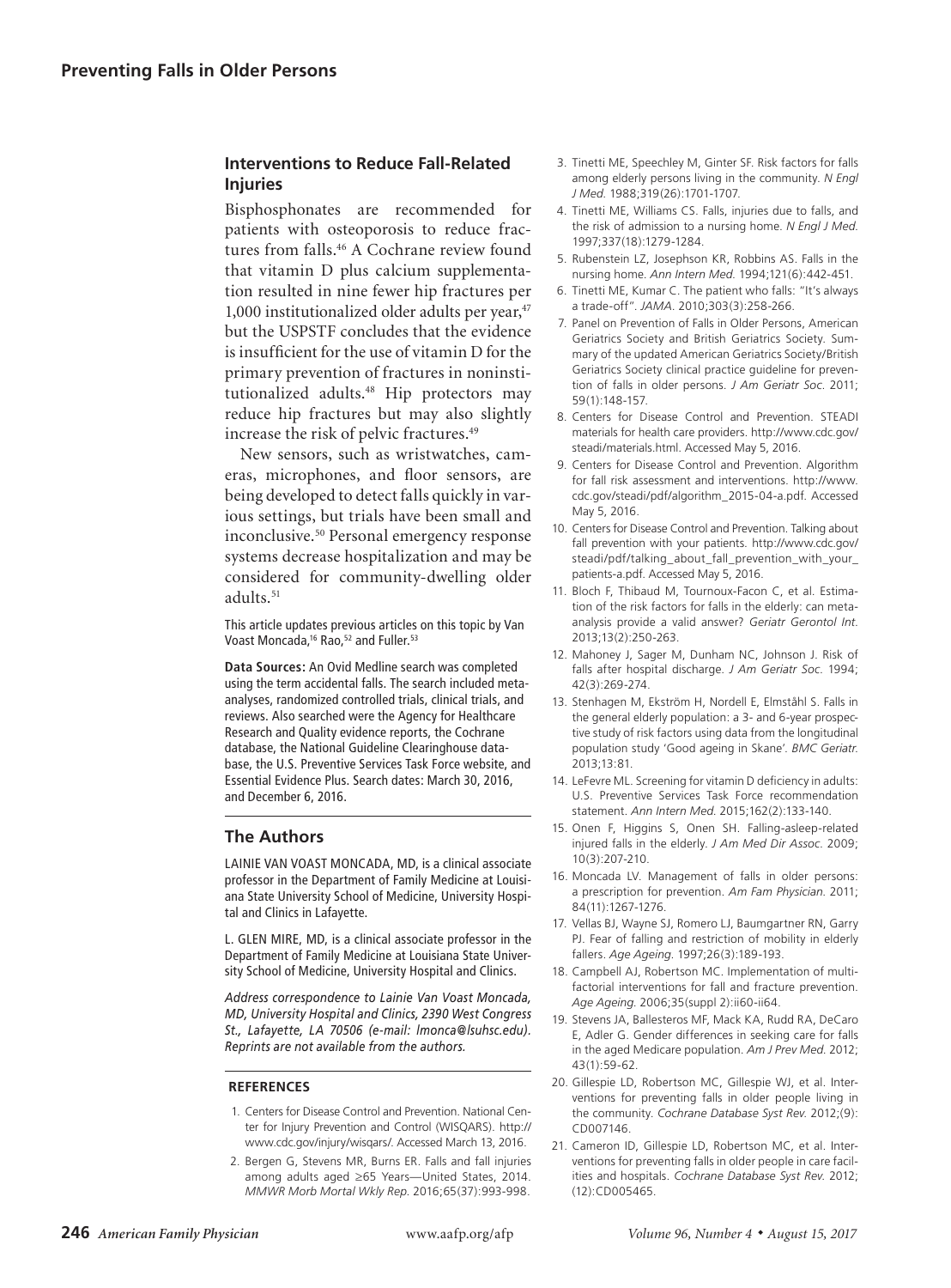- 22. Vlaeyen E, Coussement J, Leysens G, et al.; Center of Expertise for Fall and Fracture Prevention Flanders. Characteristics and effectiveness of fall prevention programs in nursing homes: a systematic review and metaanalysis of randomized controlled trials. *J Am Geriatr Soc*. 2015;63(2):211-221.
- 23. Moyer VA. Prevention of falls in community-dwelling older adults: U.S. Preventive Services Task Force recommendation statement. *Ann Intern Med*. 2012;157(3): 197-204.
- 24. American Academy of Family Physicians. Clinical preventive service recommendation. Fall prevention in older adults. http://www.aafp.org/patient-care/clinicalrecommendations/all/fall-prevention.html. Accessed July 23, 2016.
- 25. Tinetti ME, Baker DI, King M, et al. Effect of dissemination of evidence in reducing injuries from falls. *N Engl J Med*. 2008;359(3):252-261.
- 26. Beswick AD, Rees K, Dieppe P, et al. Complex interventions to improve physical function and maintain independent living in elderly people: a systematic review and meta-analysis. *Lancet*. 2008;371(9614):725-735.
- 27. El-Khoury F, Cassou B, Charles MA, Dargent-Molina P. The effect of fall prevention exercise programmes on fall induced injuries in community dwelling older adults: systematic review and meta-analysis of randomised controlled trials. *BMJ*. 2013;347:f6234.
- 28. Chan WC, Yeung JW, Wong CS, et al. Efficacy of physical exercise in preventing falls in older adults with cognitive impairment: a systematic review and meta-analysis. *J Am Med Dir Assoc*. 2015;16(2):149-154.
- 29. American Geriatrics Society Workgroup on Vitamin D Supplementation for Older Adults. Recommendations abstracted from the American Geriatrics Society consensus statement on vitamin D for prevention of falls and their consequences. *J Am Geriatr Soc*. 2014;62(1): 147-152.
- 30. Ross AC, Taylor CL, Yaktine AL, Cook HD; Institute of Medicine. *Dietary Reference Intakes for Calcium and Vitamin D.* Washington, DC: National Academies Press; 2011:363.
- 31. By the American Geriatrics Society 2015 Beers Criteria Update Expert Panel. American Geriatrics Society 2015 updated Beers Criteria for potentially inappropriate medication use in older adults. *J Am Geriatr Soc*. 2015; 63(11):2227-2246.
- 32. Campbell AJ, Robertson MC, Gardner MM, Norton RN, Buchner DM. Psychotropic medication withdrawal and a home-based exercise program to prevent falls: a randomized, controlled trial. *J Am Geriatr Soc*. 1999;47(7): 850-853.
- 33. Pit SW, Byles JE, Henry DA, Holt L, Hansen V, Bowman DA. A Quality Use of Medicines program for general practitioners and older people: a cluster randomised controlled trial. *Med J Aust*. 2007;187(1):23-30.
- 34. Haran MJ, Cameron ID, Ivers RQ, et al. Effect on falls of providing single lens distance vision glasses to multifocal glasses wearers: VISIBLE randomised controlled trial. *BMJ*. 2010;340:c2265.
- 35. Meuleners LB, Fraser ML, Ng J, Morlet N. The impact of first- and second-eye cataract surgery on injurious falls that require hospitalisation: a whole-population study. *Age Ageing*. 2014;43(3):341-346.
- 36. Spink MJ, Menz HB, Fotoohabadi MR, et al. Effectiveness of a multifaceted podiatry intervention to prevent falls

in community dwelling older people with disabling foot pain: randomised controlled trial. *BMJ*. 2011;342:d3411.

- 37. Kenny RA, Richardson DA, Steen N, Bexton RS, Shaw FE, Bond J. Carotid sinus syndrome: a modifiable risk factor for nonaccidental falls in older adults (SAFE PACE). *J Am Coll Cardiol*. 2001;38(5):1491-1496.
- 38. Hempel S, Newberry S, Wang Z, et al. Hospital fall prevention: a systematic review of implementation, components, adherence, and effectiveness. *J Am Geriatr Soc*. 2013;61(4):483-494.
- 39. Miake-Lye IM, Hempel S, Ganz DA, Shekelle PG. Inpatient fall prevention programs as a patient safety strategy: a systematic review. *Ann Intern Med*. 2013;158(5 pt 2):390-396.
- 40. Anderson O, Boshier PR, Hanna GB. Interventions designed to prevent healthcare bed-related injuries in patients. *Cochrane Database Syst Rev*. 2012;(1): CD008931.
- 41. Kosse NM, Brands K, Bauer JM, Hortobagyi T, Lamoth CJ. Sensor technologies aiming at fall prevention in institutionalized old adults: a synthesis of current knowledge. *Int J Med Inform*. 2013;82(9):743-752.
- 42. Agency for Healthcare Research and Quality. Preventing falls in hospitals. A toolkit for improving quality of care. 2013. http://www.ahrq.gov/sites/default/files/ publications/files/fallpxtoolkit.pdf. Accessed October 31, 2016.
- 43. Rubenstein LZ, Josephson KR. The epidemiology of falls and syncope. *Clin Geriatr Med*. 2002;18(2):141-158.
- 44. Gulpers MJ, Bleijlevens MH, Ambergen T, Capezuti E, van Rossum E, Hamers JP. Belt restraint reduction in nursing homes: effects of a multicomponent intervention program. *J Am Geriatr Soc*. 2011;59(11):2029-2036.
- 45. Silva RB, Eslick GD, Duque G. Exercise for falls and fracture prevention in long term care facilities: a systematic review and meta-analysis. *J Am Med Dir Assoc*. 2013; 14(9):685-689.e2.
- 46. Florence R, Allen S, Benedict L, et al. Diagnosis and treatment of osteoporosis. Institute for Clinical Systems Improvement. Updated July 2013. https://www.icsi.org/\_ asset/vnw0c3/osteo.pdf. Accessed October 31, 2016.
- 47. Avenell A, Mak JC, O'Connell D. Vitamin D and vitamin D analogues for preventing fractures in post-menopausal women and older men. *Cochrane Database Syst Rev*. 2014;(4):CD000227.
- 48. Moyer VA. Vitamin D and calcium supplementation to prevent fractures in adults: U.S. Preventive Services Task Force recommendation statement. *Ann Intern Med*. 2013;158(9):691-696.
- 49. Santesso N, Carrasco-Labra A, Brignardello-Petersen R. Hip protectors for preventing hip fractures in older people. *Cochrane Database Syst Rev*. 2014;(3):CD001255.
- 50. Chaudhuri S, Thompson H, Demiris G. Fall detection devices and their use with older adults: a systematic review. *J Geriatr Phys Ther*. 2014;37(4):178-196.
- 51. Roush RE, Teasdale TA, Murphy JN, Kirk MS. Impact of a personal emergency response system on hospital utilization by community-residing elders. *South Med J*. 1995;88(9):917-922.
- 52. Rao SS. Prevention of falls in older patients. *Am Fam Physician*. 2005;72(1):81-88.
- 53. Fuller GF. Falls in the elderly. *Am Fam Physician*. 2000; 61(7):2159-2174.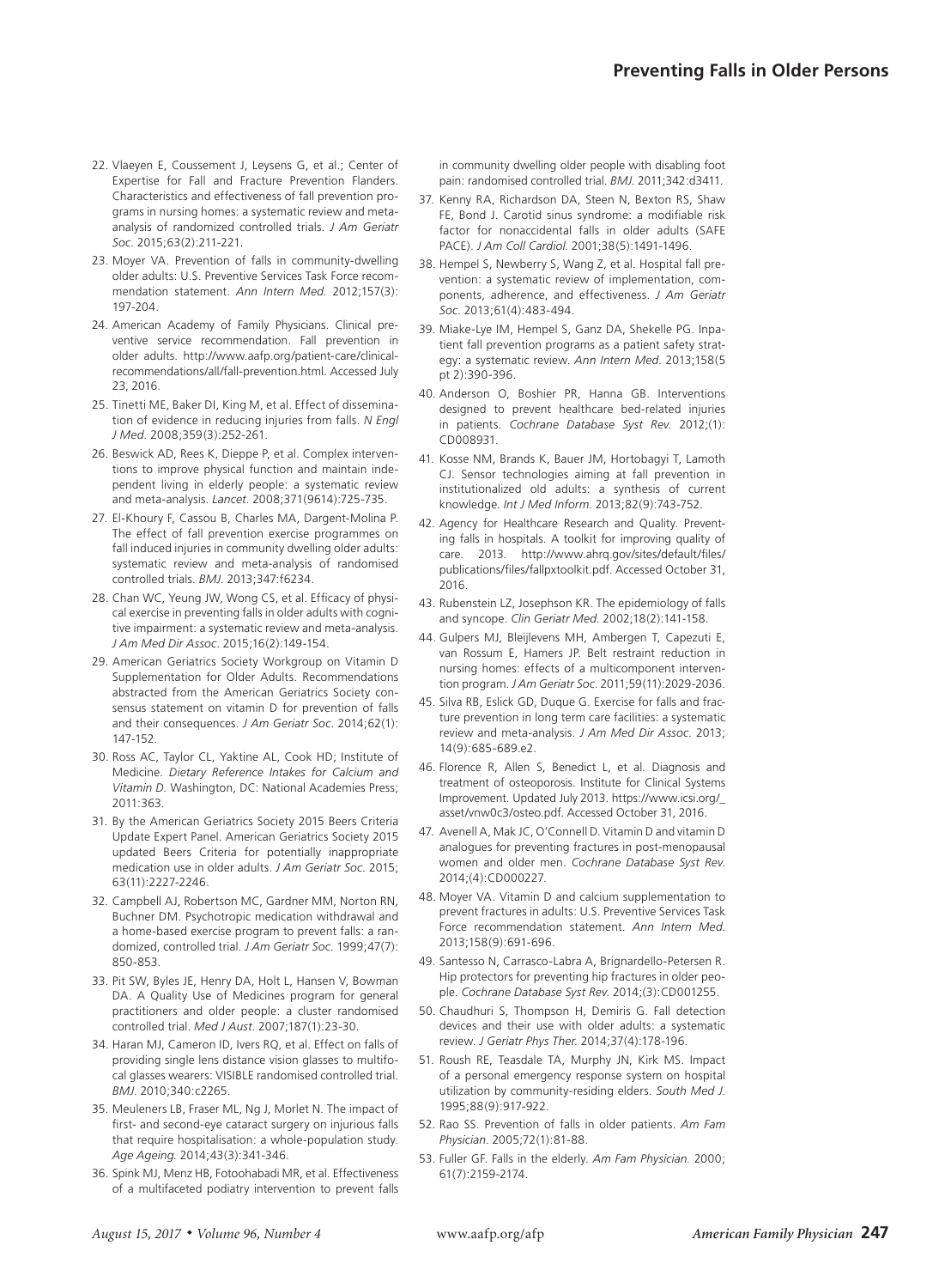## **eTable A. Tips for Implementing Fall Prevention Interventions for Community-Dwelling Older Adults**

- 1. Screen all persons older than 65 years annually for history of falls, frequency of falls, and difficulty with gait and balance as recommended by the American Geriatrics Society and British Geriatrics Society.<sup>A1</sup> Also, solicit any history of fear of falling.<sup>A2</sup> Consider screening at the same time every year, such as during the season of fall or at the Medicare Annual Wellness Visit.
- 2. Train medical assistants or nursing staff to automatically document postural blood pressure and pulse, Timed Up and Go (and possibly 30-Second Chair Stand and 4-Stage Balance) test results, visual acuity, functional history, and activities-of-daily-living findings, as well as conduct a cognitive screen, such as a three-item recall, for any patient with a recent fall or history of falls.
- 3. Assign office staff to identify group exercise programs and/or tai chi programs with strength, gait, and balance components. The local Council on Aging, hospitals, YMCAs, and senior centers may offer these programs.

The Tai Ji Quan: Moving for Better Balance tai chi program\* (http://tjqmbb.org) reduces the risk of recurrent falls by 55%.<sup>A3</sup>

- The Stepping On program\* (https://wihealthyaging.org/national-stepping-on\_1), which teaches fall prevention strategies, decreases the risk of falls by 30%. A3
- 4. Assign office staff to identify outpatient programs that specialize in physical therapy for falls or balance impairment. The Otago Exercise Program\* (https://www.med.unc.edu/aging/cgec/exercise-program) is an individually tailored home exercise program administered by a trained physical therapist that reduces the risk of falls by 35%.<sup>A3</sup>
- 5. Assign office staff to identify home health companies that provide home safety evaluations and follow up for adherence to recommendations.
- 6. Assign office staff to identify companies that provide home safety modification, such as installation of grab bars in the bathroom. Find National Association of Homebuilders–certified aging-in-place specialists at http://www.nahb.org/en/find/directory-designee.aspx. Contact the local Council on Aging for resources.
- 7. Input resources from numbers 4 to 6 into the fall prevention EMR template (eTable B) for high-risk fallers.
- 8. Input patient education materials into the fall prevention EMR template (eTable B) for high-risk fallers. Examples: http://www.cdc.gov/steadi/patient.html and http://health.gov/dietaryguidelines/2015/guidelines/appendix-11/
- 9. Recommend vitamin D<sub>3</sub> supplementation (minimum of 800 IU daily) with or without calcium to all older adults at risk of falling.
- 10. Refer older adults who are at low risk of falling to a community exercise or fall prevention program (see number 3). Refer older adults who are at moderate risk of falling to a community fall prevention exercise program or physical therapy for fall prevention (see number 4) and review or modify their medications.
- 11. Complete the fall prevention EMR template (eTable B) for high-risk older adults who have impairment on gait or balance evaluation and report two or more falls or one fall causing injury.

#### *EMR = electronic medical record.*

*\*—Evidence based and recommended by the Centers for Disease Control and Prevention.* 

*Adapted with permission from Moncada LV. Management of falls in older persons: a prescription for prevention.* Am Fam Physician*. 2011;84(11):1274, with additional information from:* 

*A1. Panel on Prevention of Falls in Older Persons, American Geriatrics Society and British Geriatrics Society. Summary of the updated American Geriatrics Society/British Geriatrics Society clinical practice guideline for prevention of falls in older persons.* J Am Geriatr Soc. *2011;59(1):148-157. A2. Centers for Disease Control and Prevention. STEADI materials for healthcare providers. http://www.cdc.gov/steadi/materials.html. Accessed May 5, 2016.*

*A3. Stevens JA, Burns E.* A CDC compendium of effective fall interventions: what works for community-dwelling older adults. *3rd ed. Atlanta, Ga.: Centers for Disease Control and Prevention, National Center for Injury Prevention and Control; 2015.*